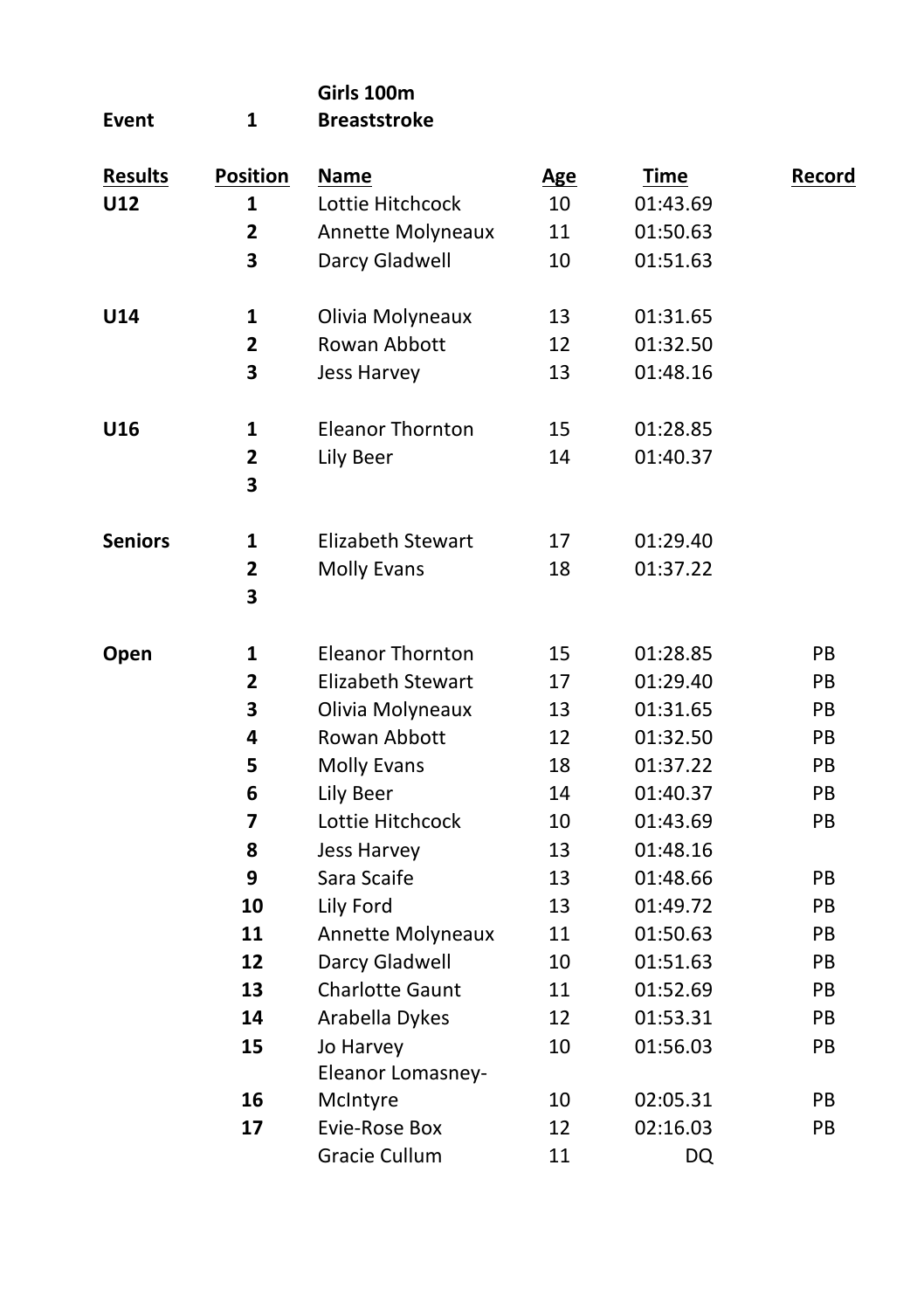| Event                 | $\mathbf{2}$                                                    | Boys 100m<br><b>Breaststroke</b>                                       |                |                                  |          |
|-----------------------|-----------------------------------------------------------------|------------------------------------------------------------------------|----------------|----------------------------------|----------|
| <b>Results</b><br>U10 | <b>Position</b><br>$\mathbf{1}$<br>$\overline{\mathbf{2}}$<br>3 | Name                                                                   | Age            | Time                             | Record   |
| U12                   | 1<br>$\overline{\mathbf{2}}$<br>3                               | Joshua Hayes<br><b>Isaac Abbott</b>                                    | 11<br>10       | 01:57.16<br>02:00.84             |          |
| U14                   | 1<br>2<br>3                                                     | Oliver Hitchcock<br><b>Taylor Squirrell</b><br><b>Taylor Squirrell</b> | 13<br>12<br>12 | 01:27.47<br>01:39.50<br>01:39.50 |          |
| U16                   | 1<br>$\overline{\mathbf{2}}$<br>3                               | Conrad McEllroy<br>Harvey Gladwell                                     | 14<br>15       | 01:33.53<br>01:35.41             |          |
| <b>Seniors</b>        | 1<br>$\overline{\mathbf{2}}$<br>3                               | Adam Morsman                                                           | 19             | 01:17.06                         |          |
| <b>Masters</b>        | 1<br>$\overline{\mathbf{2}}$<br>3                               |                                                                        |                |                                  |          |
| Open                  | 1<br>2                                                          | Adam Morsman<br>Oliver Hitchcock                                       | 19<br>13       | 01:17.06<br>01:27.47             | PB       |
|                       | 3                                                               | Conrad McEllroy                                                        | 14             | 01:33.53                         | PB       |
|                       | 4                                                               | Harvey Gladwell                                                        | 15             | 01:35.41                         | PB       |
|                       | 5                                                               | <b>Taylor Squirrell</b>                                                | 12             | 01:39.50                         | PB       |
|                       | 6<br>7                                                          | Joshua Hayes<br><b>Isaac Abbott</b>                                    | 11<br>10       | 01:57.16<br>02:00.84             | PB<br>PB |
|                       |                                                                 | Harry Fountain                                                         | 12             | <b>DNS</b>                       |          |
|                       |                                                                 | <b>Elliot Gladwell</b>                                                 | 13             | <b>DNS</b>                       |          |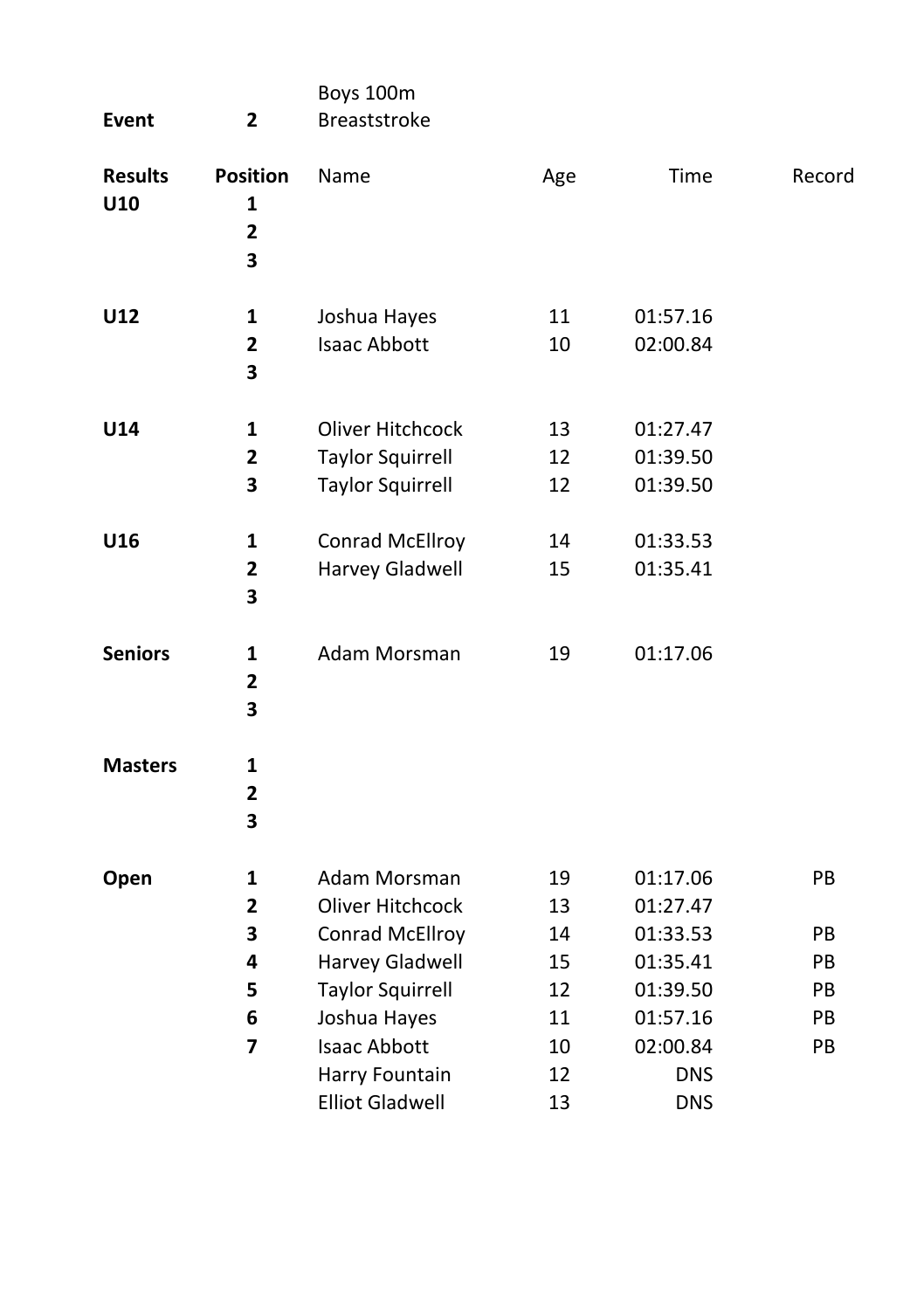| Event          | 3                            | <b>Girls 50m Freestyle</b> |            |             |               |
|----------------|------------------------------|----------------------------|------------|-------------|---------------|
| <b>Results</b> | <b>Position</b>              | <u>Name</u>                | <u>Age</u> | <u>Time</u> | <u>Record</u> |
| U10            | 1                            | Lily Craske                | 9          | 00:41.81    |               |
|                | $\overline{\mathbf{2}}$<br>3 | Beth Jamieson              | 9          | 00:49.32    |               |
| U12            | $\mathbf{1}$                 | Darcy Gladwell             | 10         | 00:36.09    |               |
|                | 2                            | Annette Molyneaux          | 11         | 00:36.84    |               |
|                | 3                            | Jo Harvey                  | 10         | 00:38.07    |               |
| U14            | 1                            | Rowan Abbott               | 12         | 00:32.32    |               |
|                | $\overline{\mathbf{c}}$      | Olivia Molyneaux           | 13         | 00:32.53    |               |
|                | 3                            | Jess Harvey                | 13         | 00:34.28    |               |
| U16            | $\mathbf{1}$                 | Nia Evans                  | 14         | 00:31.60    |               |
|                | $\overline{2}$               | Annabelle Lait             | 14         | 00:32.03    |               |
|                | 3                            | <b>Eleanor Thornton</b>    | 15         | 00:32.75    |               |
| <b>Seniors</b> | 1                            | Elizabeth Stewart          | 17         | 00:33.63    |               |
|                | $\overline{2}$<br>3          | <b>Molly Evans</b>         | 18         | 00:34.18    |               |
| Open           | 1                            | Nia Evans                  | 14         | 00:31.60    |               |
|                | $\overline{2}$               | Annabelle Lait             | 14         | 00:32.03    |               |
|                | 3                            | Rowan Abbott               | 12         | 00:32.32    | PB            |
|                | 4                            | Olivia Molyneaux           | 13         | 00:32.53    |               |
|                | 5                            | <b>Eleanor Thornton</b>    | 15         | 00:32.75    |               |
|                | 6                            | Lily Beer                  | 14         | 00:33.21    | PB            |
|                | 7                            | Katie Craske               | 14         | 00:33.56    | PB            |
|                | 8                            | <b>Elizabeth Stewart</b>   | 17         | 00:33.63    |               |
|                | 9                            | <b>Molly Evans</b>         | 18         | 00:34.18    | PB            |
|                | 10                           | Jess Harvey                | 13         | 00:34.28    | PB            |
|                | 11                           | Lily Ford                  | 13         | 00:34.62    | PB            |
|                | 12                           | Sophia Binternagel         | 13         | 00:35.29    | PB            |
|                | 13                           | Darcy Gladwell             | 10         | 00:36.09    |               |
|                | 14                           | Sara Scaife                | 13         | 00:36.57    | PB            |
|                | 15                           | Annette Molyneaux          | 11         | 00:36.84    | PB            |
|                | 16                           | Jo Harvey                  | 10         | 00:38.07    |               |
|                | 17                           | <b>Nell Motts</b>          | 10         | 00:39.21    | PB            |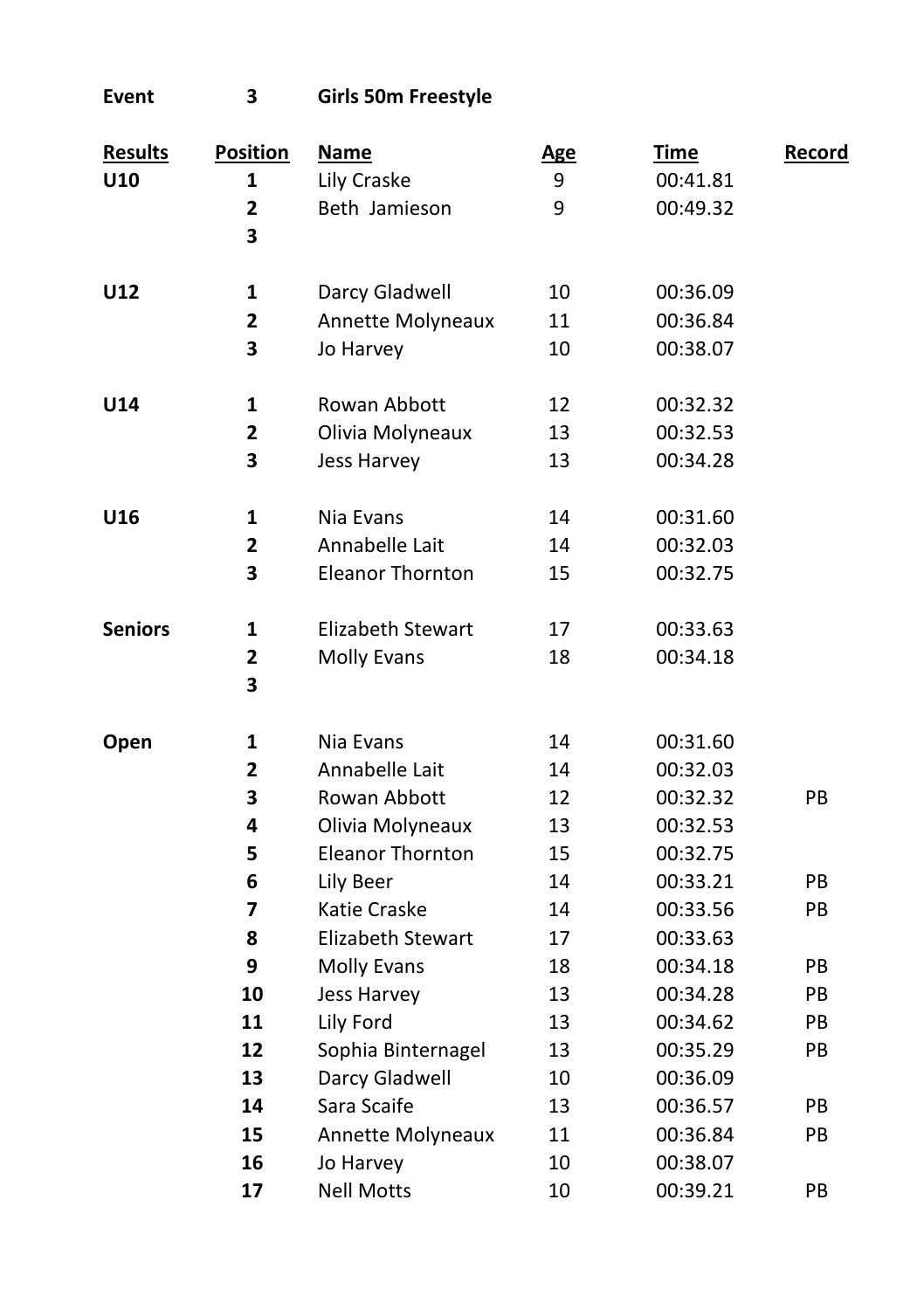| 18 | Lottie Hitchcock       | 10 | 00:40.50 | PB. |
|----|------------------------|----|----------|-----|
| 19 | Henrietta Dykes        | 10 | 00:41.31 | PB  |
| 20 | Lily Craske            | 9  | 00:41.81 |     |
| 21 | Paige Venables         | 11 | 00:43.37 | PB. |
| 22 | Arabella Dykes         | 12 | 00:44.38 | PB  |
| 23 | <b>Charlotte Gaunt</b> | 11 | 00:44.81 | PB  |
| 24 | Evie-Rose Box          | 12 | 00:47.91 | PB. |
|    | Eleanor Lomasney-      |    |          |     |
| 25 | McIntyre               | 10 | 00:48.00 |     |
| 26 | Beth Jamieson          | 9  | 00:49.32 | PB. |
| 27 | Gracie Cullum          | 11 | 00:54.21 | PB  |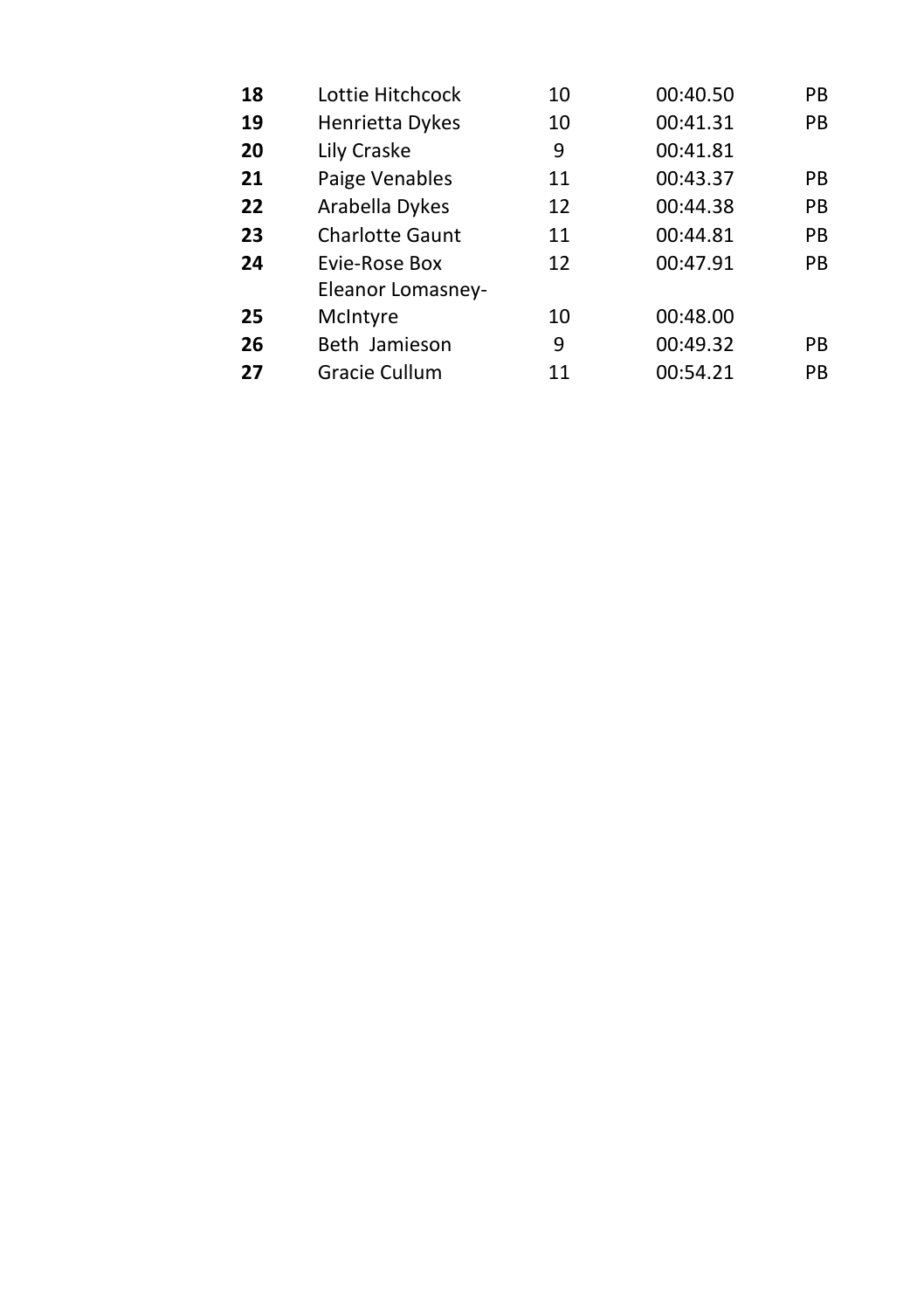| Event                 | 4                                                            | Boys 50m<br>Freestyle                                                                                                                                                                                                        |                                                                |                                                                                                                                    |                                               |
|-----------------------|--------------------------------------------------------------|------------------------------------------------------------------------------------------------------------------------------------------------------------------------------------------------------------------------------|----------------------------------------------------------------|------------------------------------------------------------------------------------------------------------------------------------|-----------------------------------------------|
| <b>Results</b><br>U10 | <b>Position</b><br>1<br>$\overline{\mathbf{c}}$<br>3         | <b>Name</b>                                                                                                                                                                                                                  | Age                                                            | <b>Time</b>                                                                                                                        | Record                                        |
| U12                   | 1<br>$\overline{\mathbf{2}}$<br>3                            | <b>Isaac Abbott</b><br>Joshua Hayes                                                                                                                                                                                          | 10<br>11                                                       | 00:39.59<br>00:41.53                                                                                                               |                                               |
| U14                   | 1<br>$\overline{\mathbf{2}}$<br>3                            | <b>Elliot Gladwell</b><br>Oliver Hitchcock<br>Ben Houghton                                                                                                                                                                   | 13<br>13<br>12                                                 | 00:29.19<br>00:30.85<br>00:33.38                                                                                                   | Champ / Club                                  |
| U16                   | 1<br>$\overline{2}$<br>3                                     | <b>Conrad McEllroy</b><br>Harvey Gladwell                                                                                                                                                                                    | 14<br>15                                                       | 00:33.28<br>00:34.28                                                                                                               |                                               |
| <b>Seniors</b>        | $\mathbf{1}$<br>$\overline{2}$<br>3                          | Adam Morsman<br>William White                                                                                                                                                                                                | 19<br>17                                                       | 00:27.28<br>00:27.44                                                                                                               |                                               |
| <b>Masters</b>        | 1<br>2<br>3                                                  |                                                                                                                                                                                                                              |                                                                |                                                                                                                                    |                                               |
| Open                  | 1<br>$\overline{2}$<br>3<br>4<br>5<br>6<br>7<br>8<br>9<br>10 | Adam Morsman<br>William White<br><b>Elliot Gladwell</b><br>Oliver Hitchcock<br><b>Conrad McEllroy</b><br>Ben Houghton<br>Harvey Gladwell<br><b>Taylor Squirrell</b><br><b>Isaac Abbott</b><br>Joshua Hayes<br>Harry Fountain | 19<br>17<br>13<br>13<br>14<br>12<br>15<br>12<br>10<br>11<br>12 | 00:27.28<br>00:27.44<br>00:29.19<br>00:30.85<br>00:33.28<br>00:33.38<br>00:34.28<br>00:35.19<br>00:39.59<br>00:41.53<br><b>DNS</b> | PB<br>PB<br>PB<br>PB.<br>PB<br>PB<br>PB<br>PB |
|                       |                                                              | <b>Benny Anthony</b>                                                                                                                                                                                                         | 11                                                             | DQ                                                                                                                                 |                                               |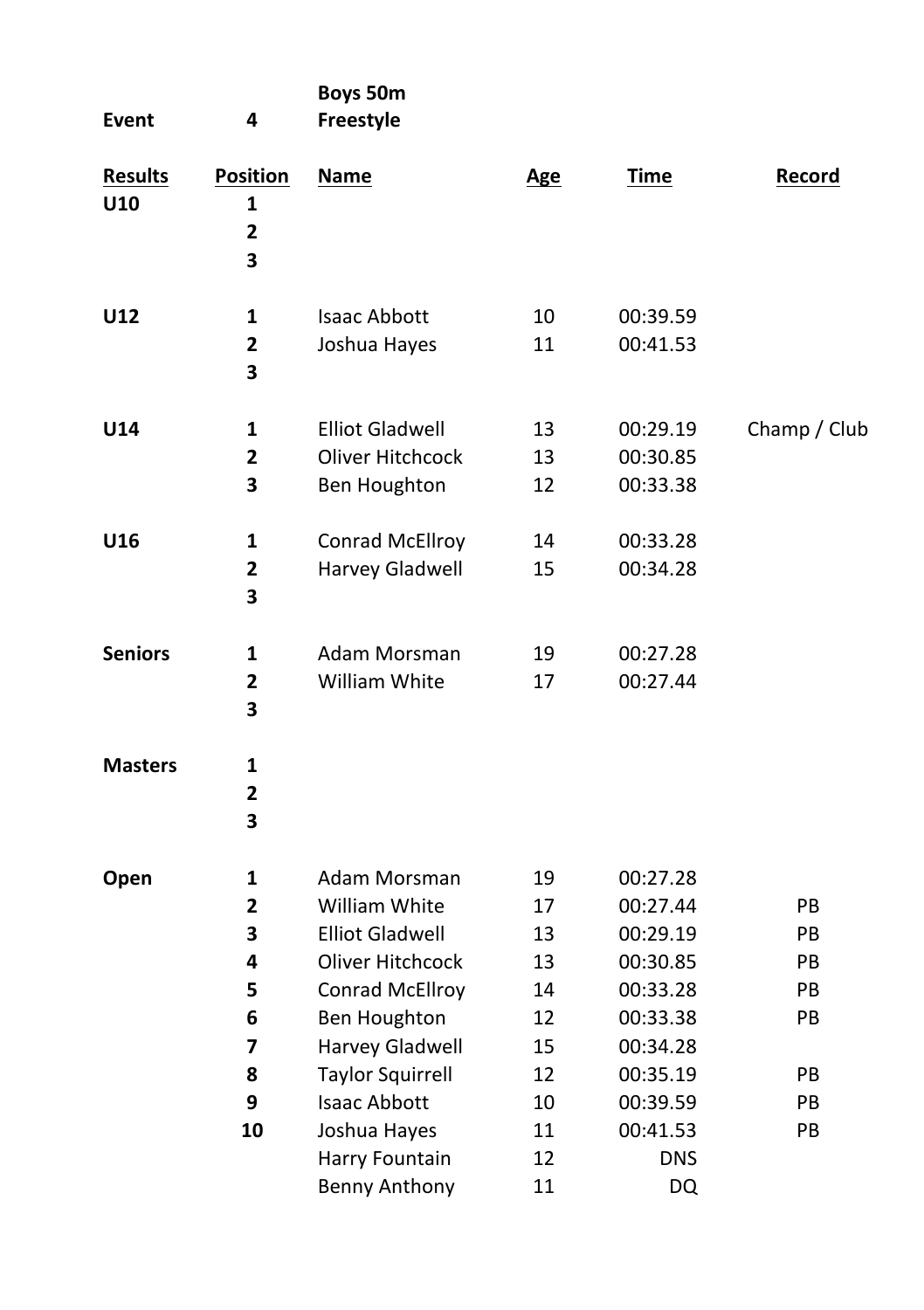| Event                 | 5                                                          | Girls 200m<br><b>Backstroke</b>                                                                                                                        |                                              |                                                                                              |                            |
|-----------------------|------------------------------------------------------------|--------------------------------------------------------------------------------------------------------------------------------------------------------|----------------------------------------------|----------------------------------------------------------------------------------------------|----------------------------|
| <b>Results</b><br>U10 | <b>Position</b><br>1<br>$\overline{\mathbf{c}}$<br>3       | <b>Name</b>                                                                                                                                            | <b>Age</b>                                   | <b>Time</b>                                                                                  | Record                     |
| U12                   | 1<br>$\overline{\mathbf{2}}$<br>3                          | Darcy Gladwell                                                                                                                                         | 10                                           | 03:31.81                                                                                     |                            |
| U14                   | 1<br>$\overline{2}$<br>3                                   | Rowan Abbott<br>Olivia Molyneaux                                                                                                                       | 12<br>13                                     | 02:55.10<br>03:02.69                                                                         |                            |
| U16                   | $\mathbf{1}$<br>$\overline{\mathbf{2}}$<br>3               | <b>Eleanor Thornton</b><br>Nia Evans<br>Lily Beer                                                                                                      | 15<br>14<br>14                               | 02:46.97<br>02:53.94<br>03:13.19                                                             |                            |
| <b>Seniors</b>        | $\mathbf{1}$<br>$\overline{\mathbf{2}}$<br>3               | Elizabeth Stewart<br>Molly Evans                                                                                                                       | 17<br>18                                     | 02:58.34<br>03:18.94                                                                         |                            |
| <b>Masters</b>        | 1<br>$\overline{\mathbf{2}}$<br>3                          |                                                                                                                                                        |                                              |                                                                                              |                            |
| Open                  | 1<br>$\overline{\mathbf{2}}$<br>3<br>4<br>5<br>6<br>7<br>8 | <b>Eleanor Thornton</b><br>Nia Evans<br>Rowan Abbott<br>Elizabeth Stewart<br>Olivia Molyneaux<br>Lily Beer<br>Molly Evans<br>Darcy Gladwell<br>Annette | 15<br>14<br>12<br>17<br>13<br>14<br>18<br>10 | 02:46.97<br>02:53.94<br>02:55.10<br>02:58.34<br>03:02.69<br>03:13.19<br>03:18.94<br>03:31.81 | PB<br>PB<br>PB<br>PB<br>PB |
|                       |                                                            | Molyneaux                                                                                                                                              | 11                                           | DQ                                                                                           |                            |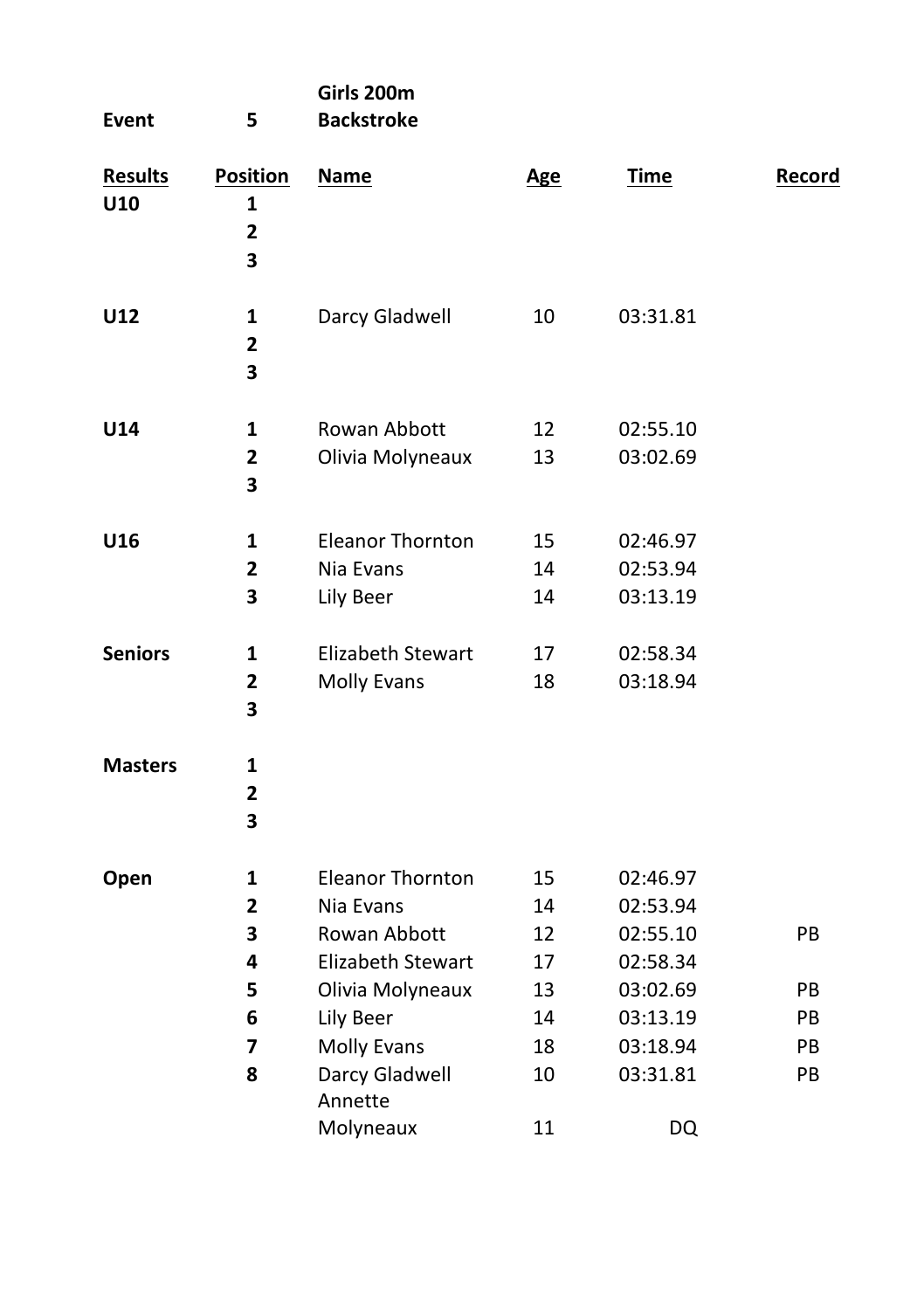| Event                 | 6                                                    | Boys 200m<br><b>Backstroke</b>                                                     |                      |                                              |                       |
|-----------------------|------------------------------------------------------|------------------------------------------------------------------------------------|----------------------|----------------------------------------------|-----------------------|
| <b>Results</b><br>U10 | <b>Position</b><br>$\mathbf{1}$<br>$\mathbf{2}$<br>3 | <b>Name</b>                                                                        | <b>Age</b>           | <b>Time</b>                                  | Record                |
| U12                   | $\mathbf 1$<br>$\mathbf{2}$<br>3                     | Joshua Hayes<br><b>Isaac Abbott</b>                                                | 11<br>10             | 03:39.81<br>04:00.75                         |                       |
| U14                   | $\mathbf{1}$<br>$\mathbf{2}$<br>3                    | <b>Elliot Gladwell</b><br><b>Taylor Squirrell</b>                                  | 13<br>12             | 02:53.65<br>03:10.12                         |                       |
| U16                   | $\mathbf{1}$<br>$\mathbf{2}$<br>3                    |                                                                                    |                      |                                              |                       |
| <b>Seniors</b>        | $\mathbf{1}$<br>$\mathbf{2}$<br>3                    | William White                                                                      | 17                   | 02:34.28                                     |                       |
| <b>Masters</b>        | $\mathbf{1}$<br>$\mathbf{2}$<br>3                    |                                                                                    |                      |                                              |                       |
| Open                  | $\mathbf{1}$<br>$\overline{2}$<br>3<br>4             | William White<br><b>Elliot Gladwell</b><br><b>Taylor Squirrell</b><br>Joshua Hayes | 17<br>13<br>12<br>11 | 02:34.28<br>02:53.65<br>03:10.12<br>03:39.81 | <b>PB</b><br>PB<br>PB |
|                       | 5                                                    | <b>Isaac Abbott</b><br>Harry Fountain                                              | 10<br>12             | 04:00.75<br><b>DNS</b>                       | PB                    |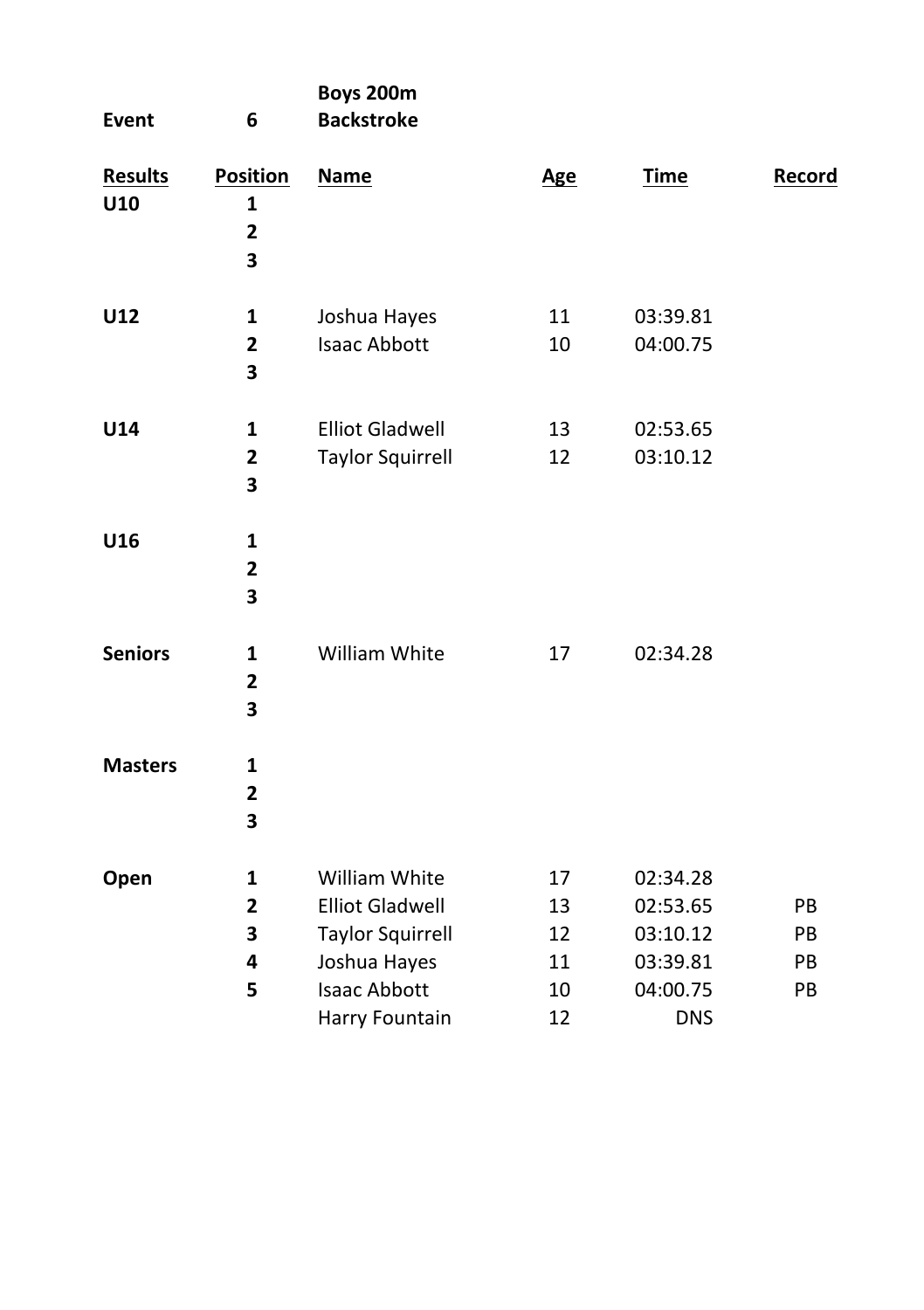| Event                 | 7                                                      | Girls 100m<br><b>Butterfly</b>                                                                                                                     |                                              |                                                                                                |          |
|-----------------------|--------------------------------------------------------|----------------------------------------------------------------------------------------------------------------------------------------------------|----------------------------------------------|------------------------------------------------------------------------------------------------|----------|
| <b>Results</b><br>U10 | <b>Position</b><br>$\mathbf{1}$<br>$\overline{2}$<br>3 | <b>Name</b>                                                                                                                                        | <b>Age</b>                                   | <b>Time</b>                                                                                    | Record   |
| U12                   | 1<br>$\overline{2}$<br>3                               | Darcy Gladwell                                                                                                                                     | 10                                           | 01:46.94                                                                                       |          |
| U14                   | 1<br>$\overline{\mathbf{2}}$<br>3                      | Rowan Abbott<br>Olivia Molyneaux                                                                                                                   | 12<br>13                                     | 01:33.35<br>01:40.12                                                                           |          |
| U16                   | 1<br>$\overline{\mathbf{2}}$<br>3                      | <b>Eleanor Thornton</b><br>Nia Evans                                                                                                               | 15<br>14                                     | 01:23.85<br>01:35.94                                                                           |          |
| <b>Seniors</b>        | 1<br>$\overline{\mathbf{2}}$<br>3                      | Elizabeth Stewart<br>Molly Evans                                                                                                                   | 17<br>18                                     | 01:36.54<br>01:46.11                                                                           |          |
| <b>Masters</b>        | 1<br>$\overline{\mathbf{2}}$<br>3                      |                                                                                                                                                    |                                              |                                                                                                |          |
| Open                  | 1<br>2<br>3<br>4<br>5<br>6<br>7                        | <b>Eleanor Thornton</b><br>Rowan Abbott<br>Nia Evans<br>Elizabeth Stewart<br>Olivia Molyneaux<br><b>Molly Evans</b><br>Darcy Gladwell<br>Lily Beer | 15<br>12<br>14<br>17<br>13<br>18<br>10<br>14 | 01:23.85<br>01:33.35<br>01:35.94<br>01:36.54<br>01:40.12<br>01:46.11<br>01:46.94<br><b>DNS</b> | PB<br>PB |
|                       |                                                        | <b>Nell Motts</b>                                                                                                                                  | 10                                           | <b>DNS</b>                                                                                     |          |